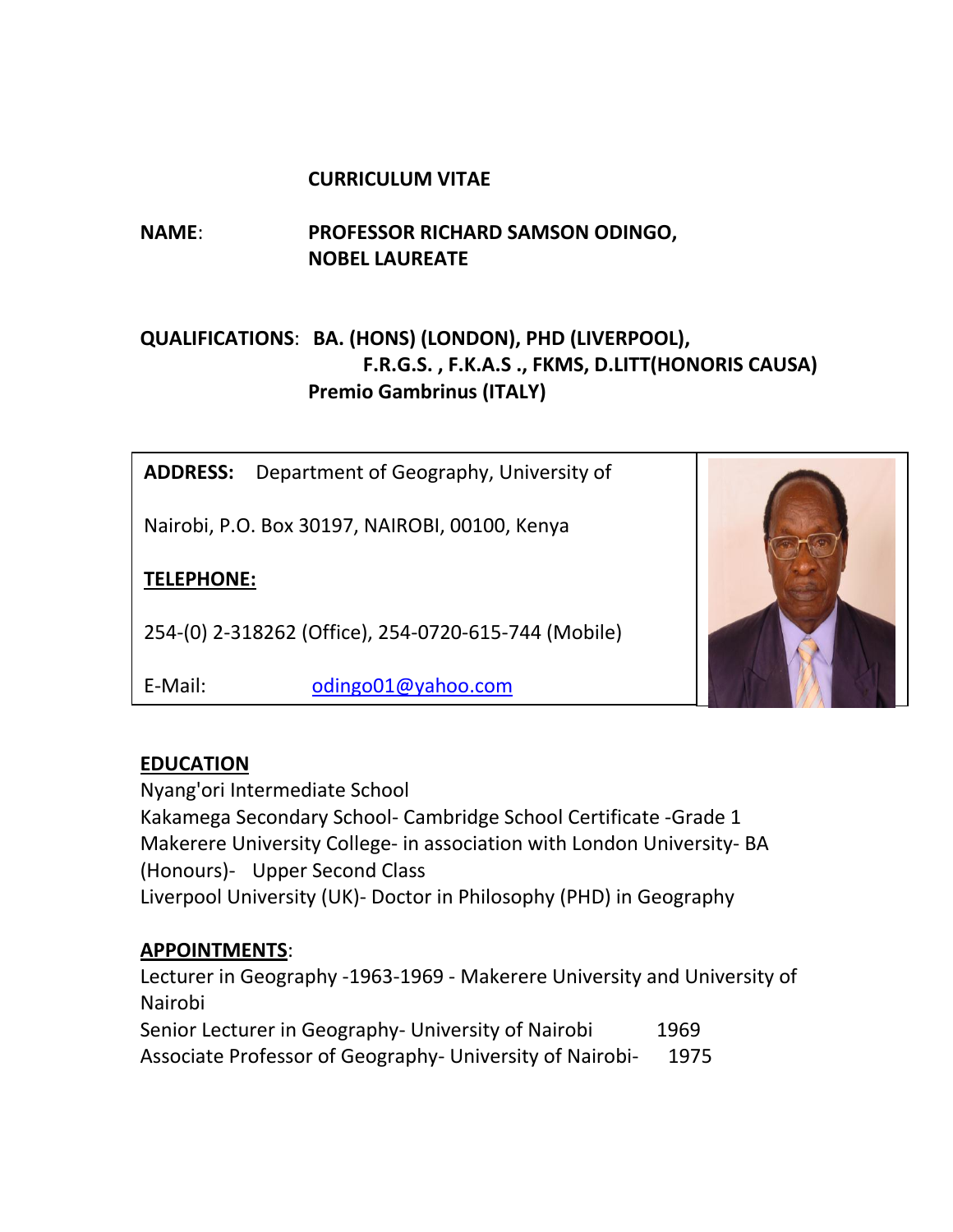Senior Programme Officer, Natural Resources- United Nations University (UNU)Tokyo, Japan 1979-1981

1982- Resumed teaching at the University of Nairobi after two years Leave of Absence

Appointed Full Professor of Geography- University of Nairobi -1987

## **VISITING APPOINTMENTS**

Post-Doctoral Research Fellow-University College London-1969 Post-Doctoral Research Fellow- Food Research Institute, Stanford University, California, USA 1969-70.

Visiting Professor, University College, London (UK)-1992

## **TEACHING EXPERIENCE**

I have very extensive University teaching experience at the undergraduate and postgraduate levels. Over the years I have supervised many graduate students at the MSc and MA levels and at least 15 PHD students. My main areas of teaching, research and postgraduate supervision have included:

> Agricultural Geography Climatology Environmental Remote Sensing The Geography of Natural Resources Studies of Drought and Desertification Studies involving Agriculture and Rural Development Multipurpose River Basin Development Studies on Climate Change in its entirety under the auspices of the IPCC.

## **RESEARCH EXPERIENCE**

- 1. PHD Research was in the field of the Geography of Agriculture with fieldwork and Thesis on the former "White Highlands" of Kenya.
- 2. I carried extensive research on resettlement in the former Kenya Highlands after independence for Journal and other publications.
- 3. I was for two years appointed as Senior Programme Officer, United Nations University, Tokyo –Japan where I was in charge of coordination of Research at global level, in the area of **Natural Resources with special reference to Africa, and Latin America.**
- 4. Research on applied Climatology with special reference to East Africa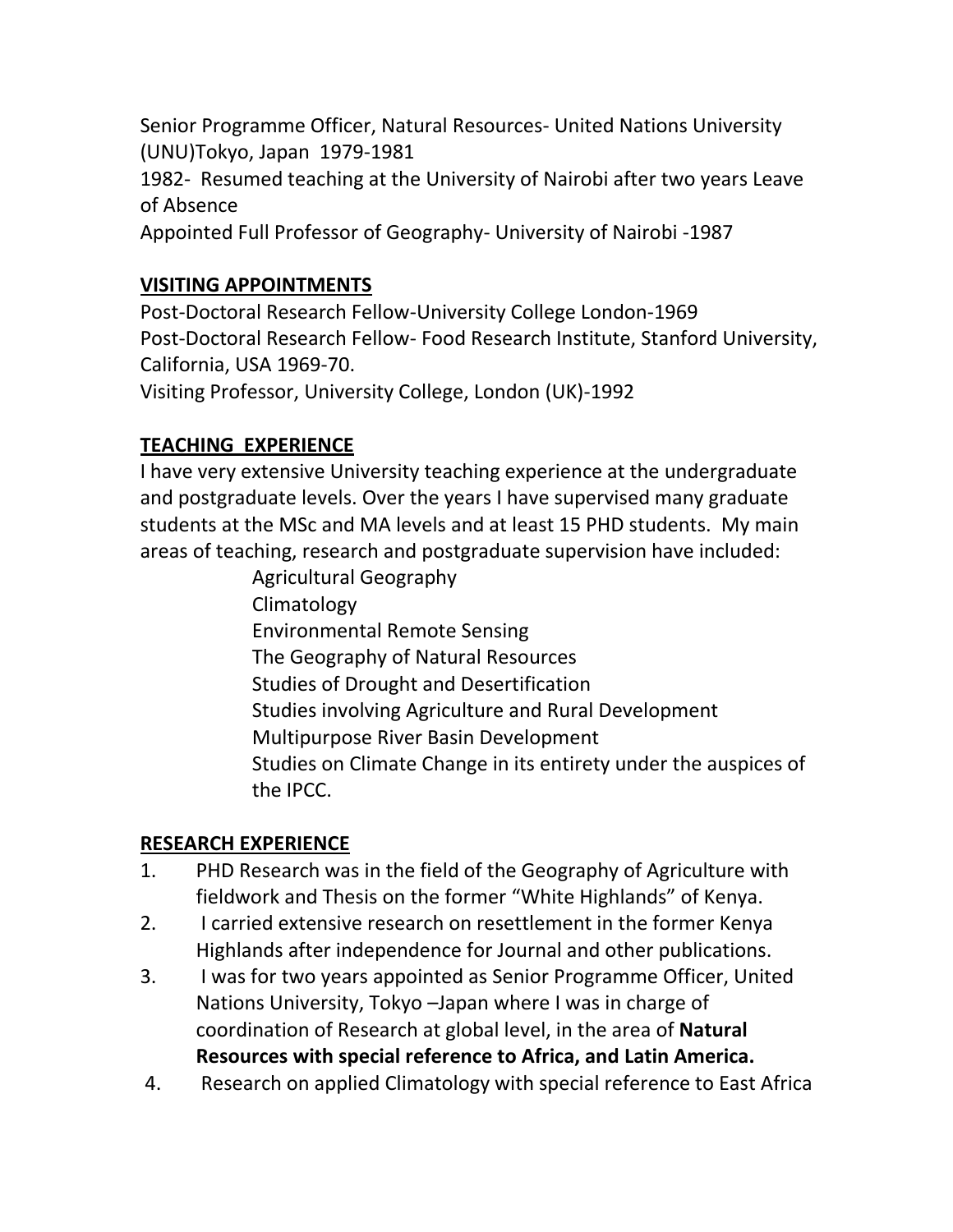- 5. I have carried out extensive Research on Applied aspects of Environmental Remote Sensing in Africa and its relevance to economic development.
- 6. Research on Settlement Geography of the Kenya Highlands or the former **"White Highlands"**, a European enclave of modern farming in post-war Africa.
- 7. Multi-disciplinary research on the Kano Plains jointly with the British Medical Research Foundation -funded also by the US National Research Foundation.
- 8. **Research on Rural institutions in Kenya** funded by the UN Food and Agriculture Organization (FAO)-1973-74. Published in the FAO Proceedings of the Dakar Meeting 1975. Three other Studies of Land Tenure in the Kenyan Highlands were prepared for the FAO in the 1980s.
- 9. Environmental Impact Assessment of the Kamburu-Gitaru Hydro-Electric Power Development in Kenya- I was Director of the Research Programme for the period 1975 to December 1977. **The Kamburu Ecological Study, and Environmental Impact Assessment was funded by the Swedish International Development Authority (SIDA) and the World Bank.**
- 10. I was in-charge of the production of several reports on the Kamburu Study and this was followed by a Book published by the **Swedish Natural Science Research Council in 1979 - An African Dam, Ecological Survey of the Kamburu/G'taru Hydro-electric dam Area, Kenya-edited by Professor Richard Samson Odingo Ecological Bulletin No. 29, Swedish national Research Council.**
- 11. Regional Study Author and Coordinator for the International Federation of Institutes of Advanced Study (IFIAS) project- "Drought and Man" -1976-1977- 3 Volumes Edited by Professor Rolando Garcia.
- 12. Multipurpose River Basin Development Studies- funded by SIDA.
- 13. Climatic variations and Climate Change with special reference to Africa and East Africa
- 14. Drought and Desertification- was closely involved with UNEP work on Desertification control as a consultant for several years.
- 15. Gilbert White, Richard Odingo, et al; 1978. Experiences with River Basin Development, Wiley and Sons. New York, London.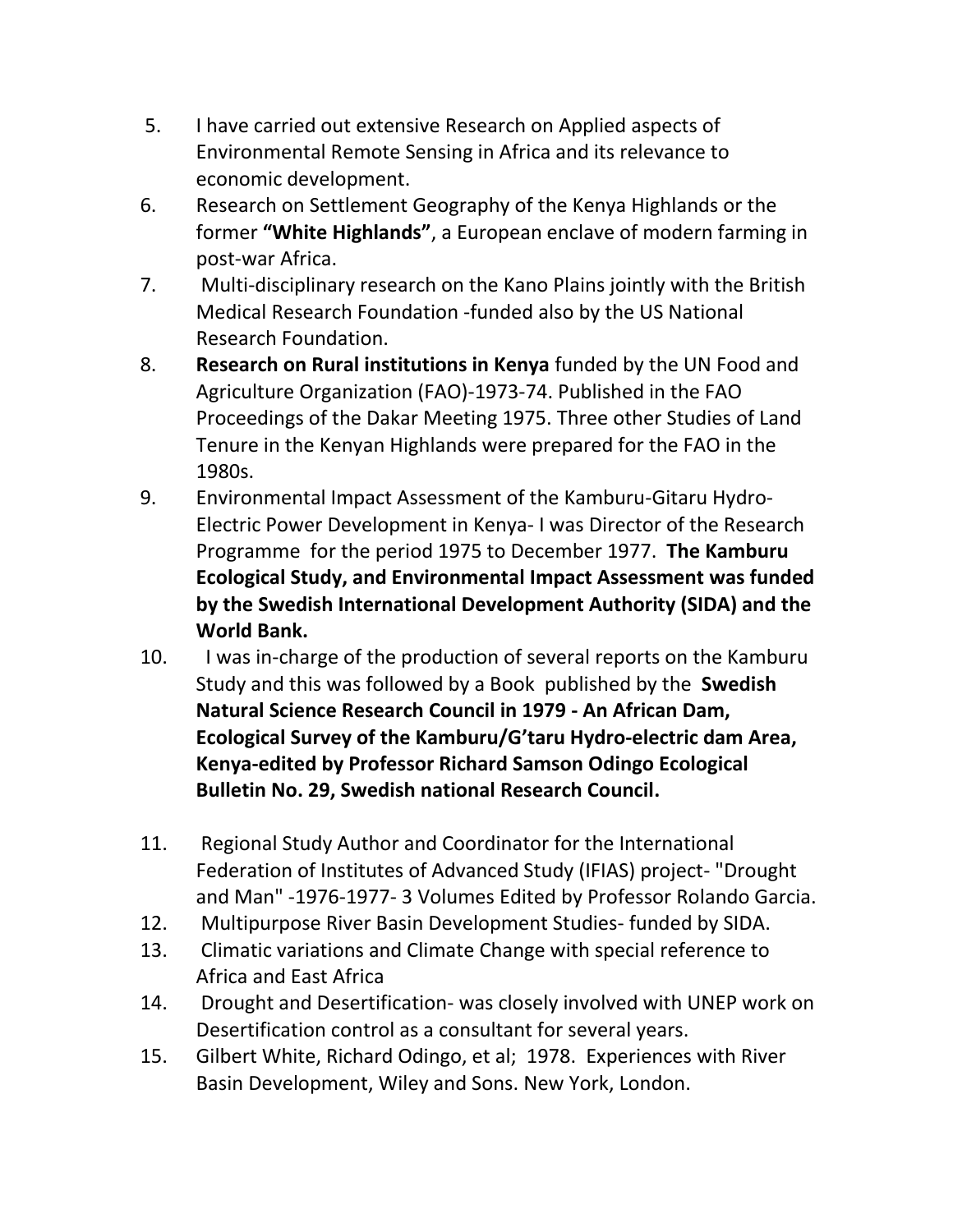- 16. R:S:Odingo (Editor) Desertification Revisited. Nairobi, United Nations Environment Programme (UNEP) Proceedings of an AD-Hoc Consultative Meeting on the Assessment of Desertification. Nairobi 1990.
- 17. Numerous Climate Change Publications- IPCC 1988-2005.
- 18. R.S. Odingo 2001 The Clean Development Mechanism in Africa; A Framework for the Design of Sustainable Development Projects. Nairobi, Climate Network Africa. This book was prepared to help African countries to find their feet, and to participate meaningfully in the arrangements provided for within the Kyoto Protocol, ratified and now in operation since 2005.
- 18. Over 100 Articles for Publication in Journals or as Chapters in various Books.

## **1. RESEARCH INTERESTS:**

Agricultural Geography Climatology Climate Change Global change Multipurpose River Basin Development Land use, Land use Change and Forestry Integrated Assessments Environmental Remote Sensing Energy systems and Economic Development

# **2. CURRENT ON-GOING RESEARCH ACTIVITIES:**

Until September 2008 I was Vice President of Intergovernmental Panel on Climate Change (IPCC) and responsible for working with other scientists from around the world on assessments on all aspects of climate change such as:

- The Science of Climate Change
- Climate Change Impacts and Adaptation
- Climate Change Mitigation on a Global Scale
- Application of Climate Information to all aspects of Planning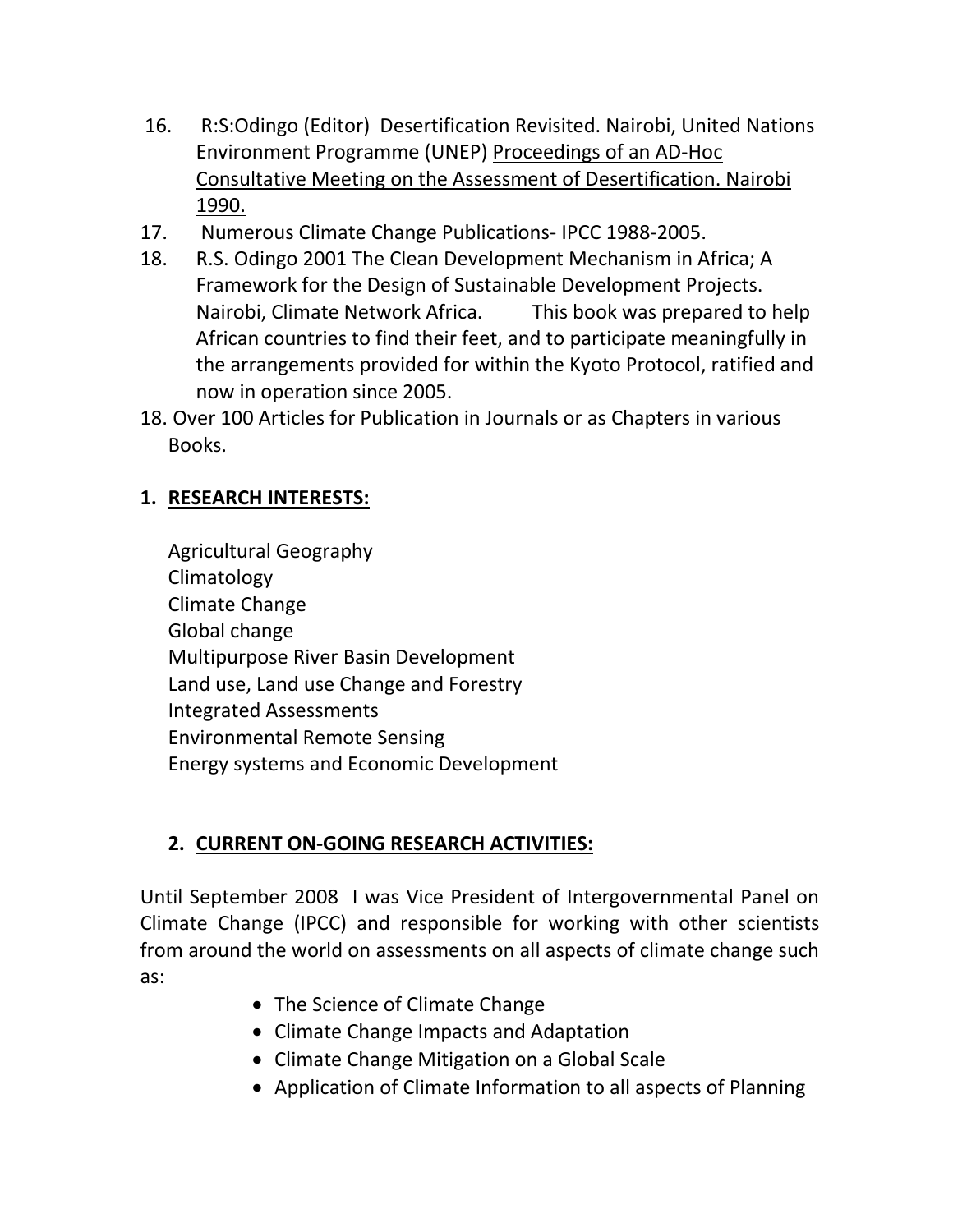- Global Drought Studies and Regional Drought studies
- Use of Remote Sensing and GIS in development Sciences

#### **RECENT PUBLICATIONS:**

#### **I-BOOKS PUBLISHED OR REVIEWED WITHIN THE IPCC**

- 1- Odingo R.S. (2001) The Clean Development Mechanism A Framework for the Development of Sustainable Projects. CNA, Nairobi.
- 2- IPCC (2001) Climate Change 2001: Scientific Basis Scoping and Final Review Team. Cambridge University Press.
- 3- IPCC (2001) Climate Change 2001: Mitigation Review Editor.
- 4- IPCC (2001) Climate Change 2001: Impacts and Adaptation Review Editor, Cambridge University Press.
- 5- IPCC (2001) Climate Change 2001: Synthesis Report Review Editor of Chapters on Uncertainty and Risk Assessment - Cambridge University Press.
- 6- IPCC (2001) Special Report on Land use, Land Use Change and Forestry - Review Editor and Scoping Team, Cambridge University Press.
- 7- IPCC (2000) Good Practice Guidance for Greenhouse Gas Inventories Emissions - Review Editor, Cambridge University Press.
- 8- DMCN/UNEP (2004) Coping with Floods in Kenya: Vulnerability, Impacts and Adaptation Options for the Flood-Prone Areas of Western Kenya. Final Report prepared by the Drought Monitoring Centre, Nairobi (DMCN)-April 2004-Member of the Scientific Team which Prepared the Report.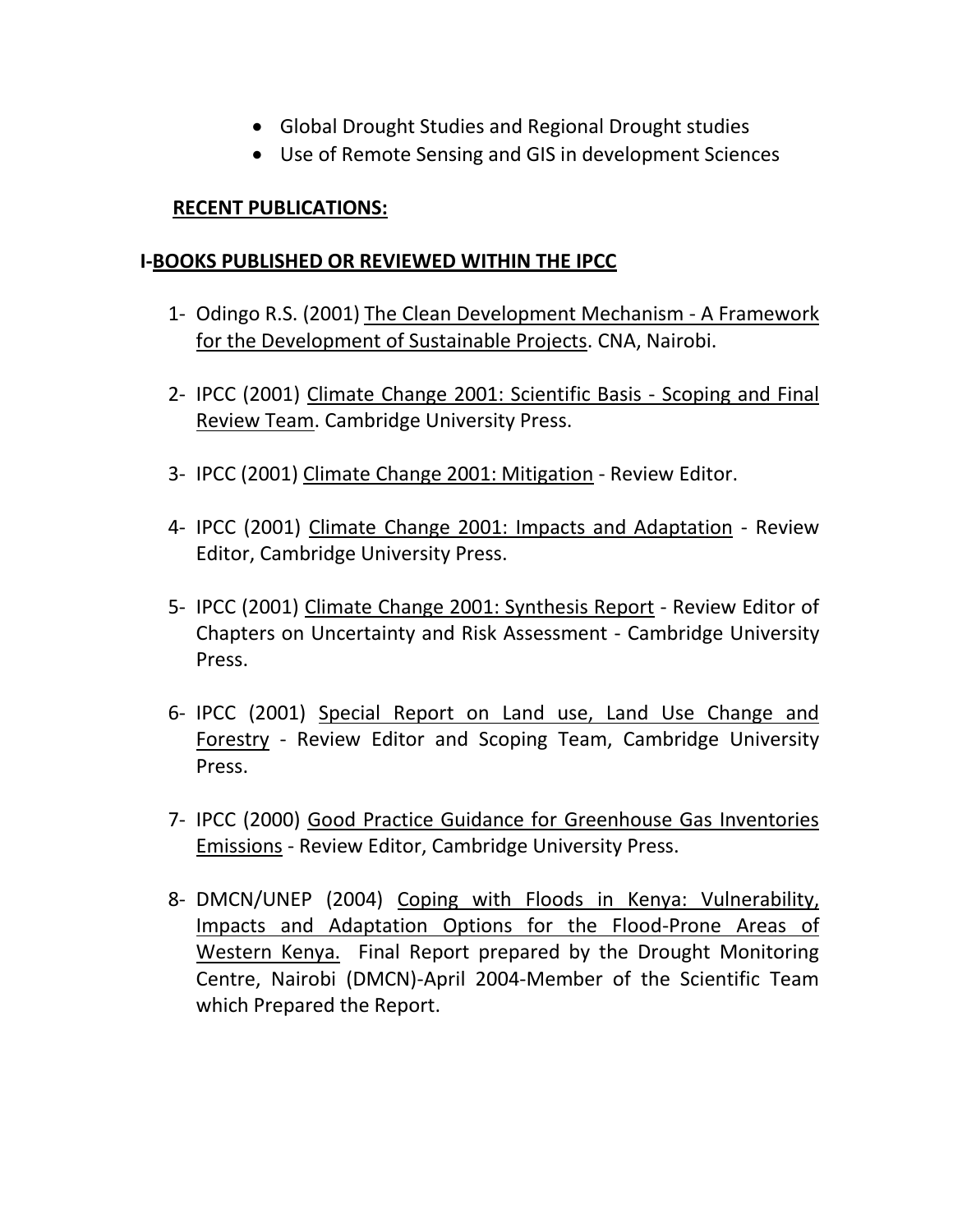9- Kenya's Climate Change Technology Needs assessment Report, May 2004 - Prepared under the Auspices of the United Nations Framework Convention on Climate Change (UNFCCC) - Review Editor.

#### **RECENT PAPERS**

- Odingo, R.S. (2001) Resource Management Issues Relevant to Planning and management of Hydro-Power Resources in the Greater Horn of Africa. Paper presented at the IGAD Workshop on the Socio-Economic Aspects of Resources Management relevant to Planning and management of hdro-Power Resources in the Greater Horn of Africa, Nairobi, August, 2001.
- R.S. Odingo; Nyakwada and Kagia, J.N. (2002) Factoring Weather and Climate Information and Climate Change Products into Disaster Reduction strategies in Kenya: A contribution to Disaster Management Policies. IGAD/ DMCN, Nairobi.
- Odingo (2002) Climate and the Energy Sector in East Africa. Invited papers for the workshop of the Kenya Meteorological Society, Mombasa, 2002.
- Odingo, R.S. (2003) Review Report on the CP Pre-Proposal "The Challenge of Climate Change - Research to Overcome Its Impact on Food Security, Poverty and natural Resource Degradation in the Developoing World", Prepared for CGIAR Secretariat. FAO/WFP, Rome, Italy, 2003.
- Odingo, R.S. and Ogallo, L. (2003) Drought in Eastern Africa CLIVAR/UNIVERSITY OF ARIZONA/IPCC Workshop on Drought in Tucson Arizona. Papers presented to the workshop on Drought and Climate Change. Workshop on Drought Episodes and Climate Change, Tucson Arizona, November, 2003.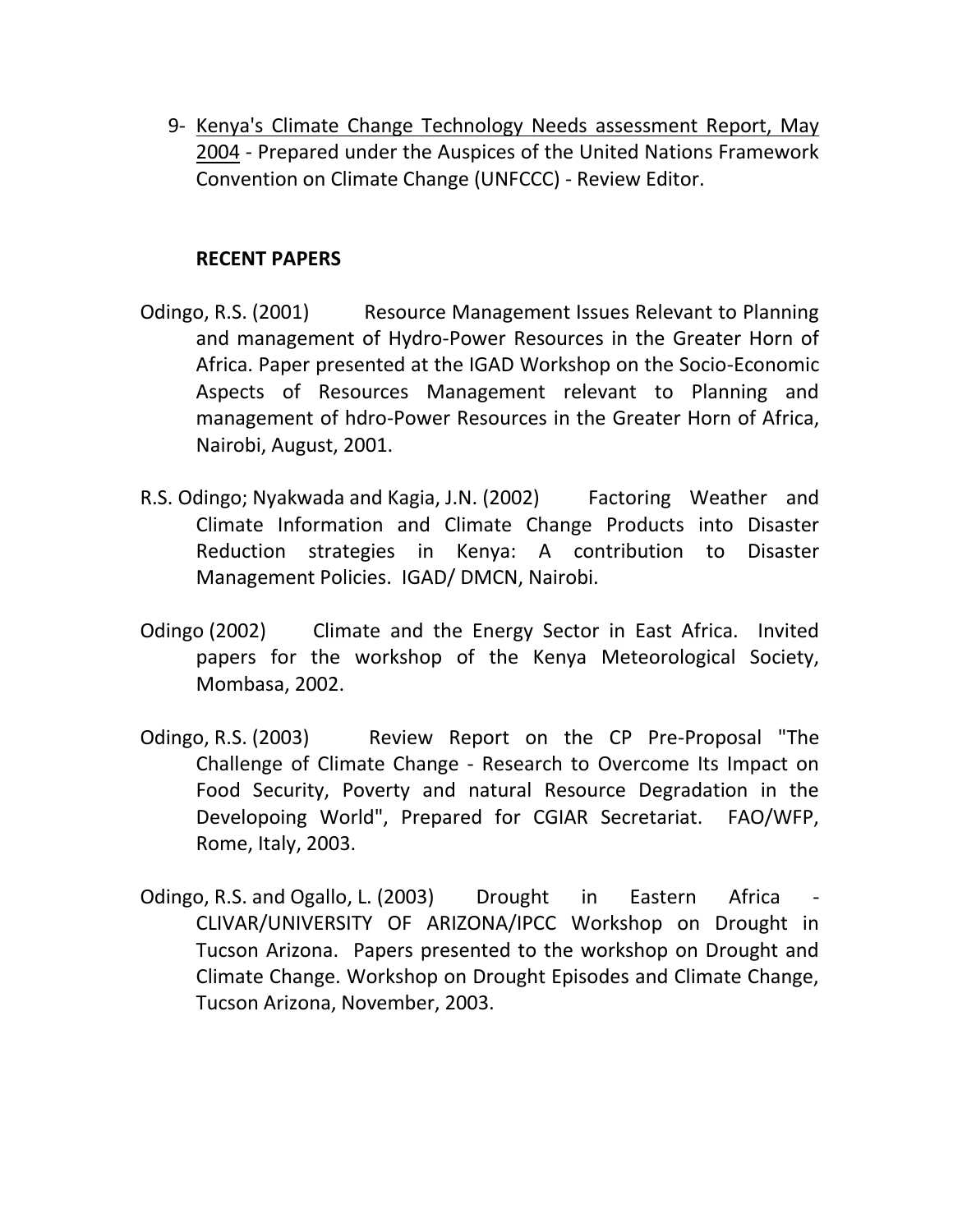- Odingo, R.S. and Ogallo, L. (2003) Drought Occurrence in Eastern Africa Sub-Region, as witnessed from Palaeo- and Instrumental Climate records. Paper Presented to CLIVAR/University of Arizona/IPCC
- Odingo, R.S. (2004) Drought and Development Policy in Africa; scenarios of Climate Change and Implications for Food Security in Africa - Invited papers for UNDP/DDC workshop on Drought in Africa, Nairobi.
- Odingo, R.S. (2005) Post Kyoto Negotiations- African Priorities. Invited Paper prepared for Meeting with African Ministers for Environment, UNEP Governing Council, February 24, 2005.
- Odingo, R.S. (2004) Opportunities and Barriers for Climate Change Policies in Developing countries and the contribution of the IPCC. Invited papers presented at the Berlin Conference in December, 2004 - Free University of Berlin.
- Odingo, R.S. (2004) Climate Change Impacts and Adaptation in Kenya. Papers presented at the IGAD/ICPAC workshop on Vulnerability and Adaptation to Climate Change, Kisumu, 2004.
- Odingo, R.S. (2004) Importance of Adaptation studies for Climate Change and Vulnerability. Paper presented to the Free University of Berlin on the Environment, December, 2004.
- Odingo, R.S. (2002) Climate Change and the Energy Sector in East Africa. Paper presented at the IGAD/ICPAC workshop on Climate Considerations and Power Production in Kenya. ICPAC, Nairobi. Meteorological Society, Mombasa, 2002.
- Odingo, R.S. (2005) International Policies and Protocols in Disaster Management - Paper presented to IGAD workshop in Disaster Management. IGAD/ICPAC, Nairobi, August, 2005.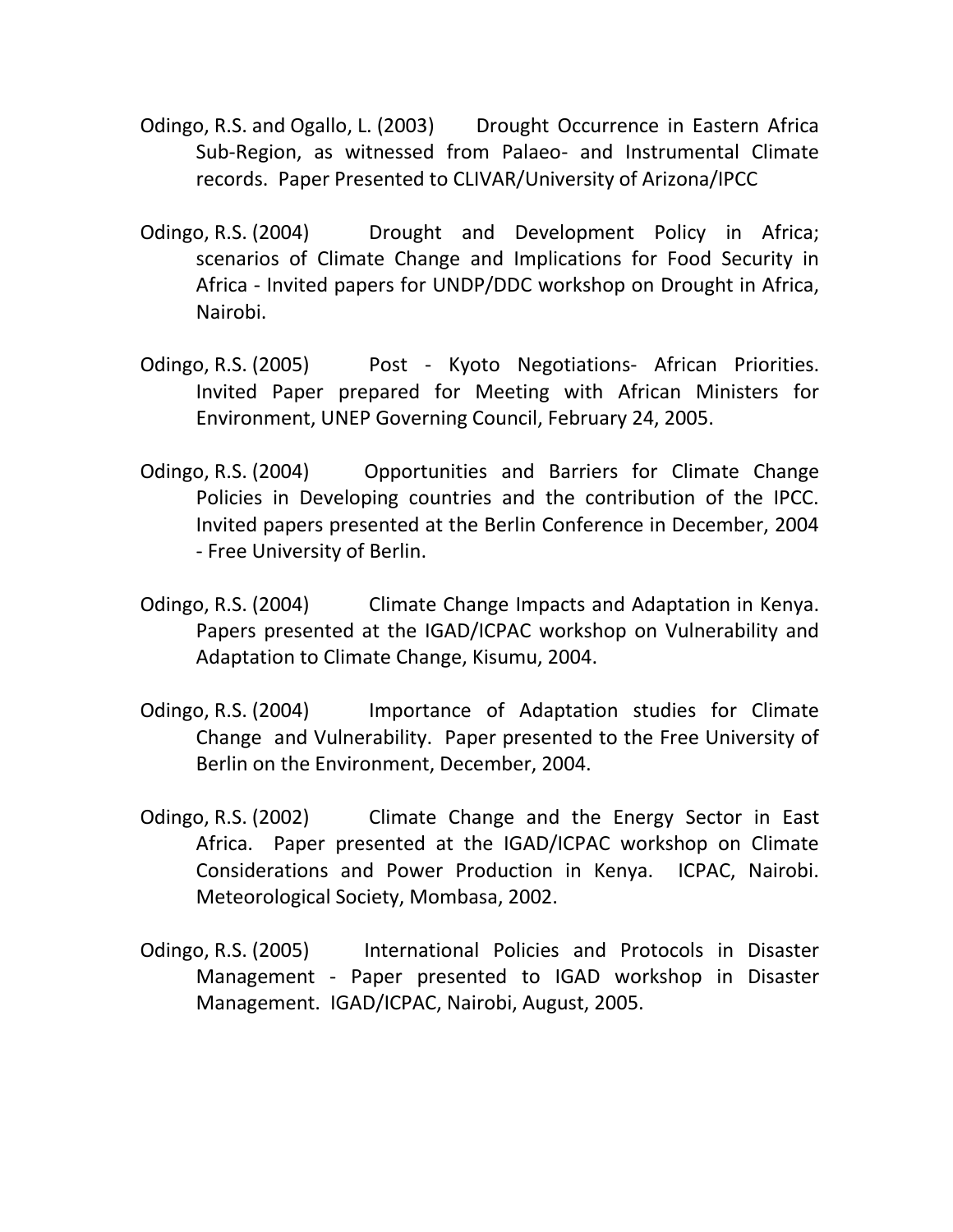- COP 12/COP/MOP Book edited by J.Nganga and R.S. Odingo- Kenya; Response to Climate Change and Opportunities for Sustainable Development.-November, 2006.
- Odingo, R.S. ( 2008) Climate and Human Health, Prepared for workshop on Climate change and Human health,  $7<sup>th</sup>$  January 2008, Panafric Hotel, Nairobi.
- Odingo,R.S (2008) Climate and Human Health in Africa and its Impact on economic development. Paper given as "Commencement Address to the School of Dentristy, Stonybrook University, Long Island, New York USA on Friday, 23 May, 2008.
- Odingo, R.S. and L.A. Ogallo (2008) Drought Occurrences in Eastern Africa. Sub-Region as witnessed from Paleo- and Instrumental Climate workshop, Paper presented at the Clivar Workshop on Drought and Climate Change, Arizona, USA, January 2008. Published in the Proceedings of the Clivar Workshop.
- Odingo, R.S. (2008) Climate Change in Sub-Saharan Africa; A study of impacts, Vulnerability, and Economic Policy Responses. African Economic Research Consortium (AERC), Addis Ababa, Ethiopia, 2008.
- Odingo, R.S. (2008) Contributions to understanding climate Change Adaptation. IDRC Workshop on Climate Risk management. Safari Park Hotel, Nairobi
- Odingo, R.S. (2008) Challenge of Global Warming and climate Change Adaptation in ACP Countries. Paper Prepared for CTA Workshop, Ouagadougou, Burkina Faso.
- Odingo, R.S. (2008) The Challenges of Climate Change on the Tourist Industry in Kenya. Paper prepared for the Ministry of Tourism-Tourism Week, Malindi 2008.

. 2008. Climate Change in the IGAD Sub-Region of the Horn of Africa Countries. Paper Prepared for COF Meeting, Nairobi, 2008.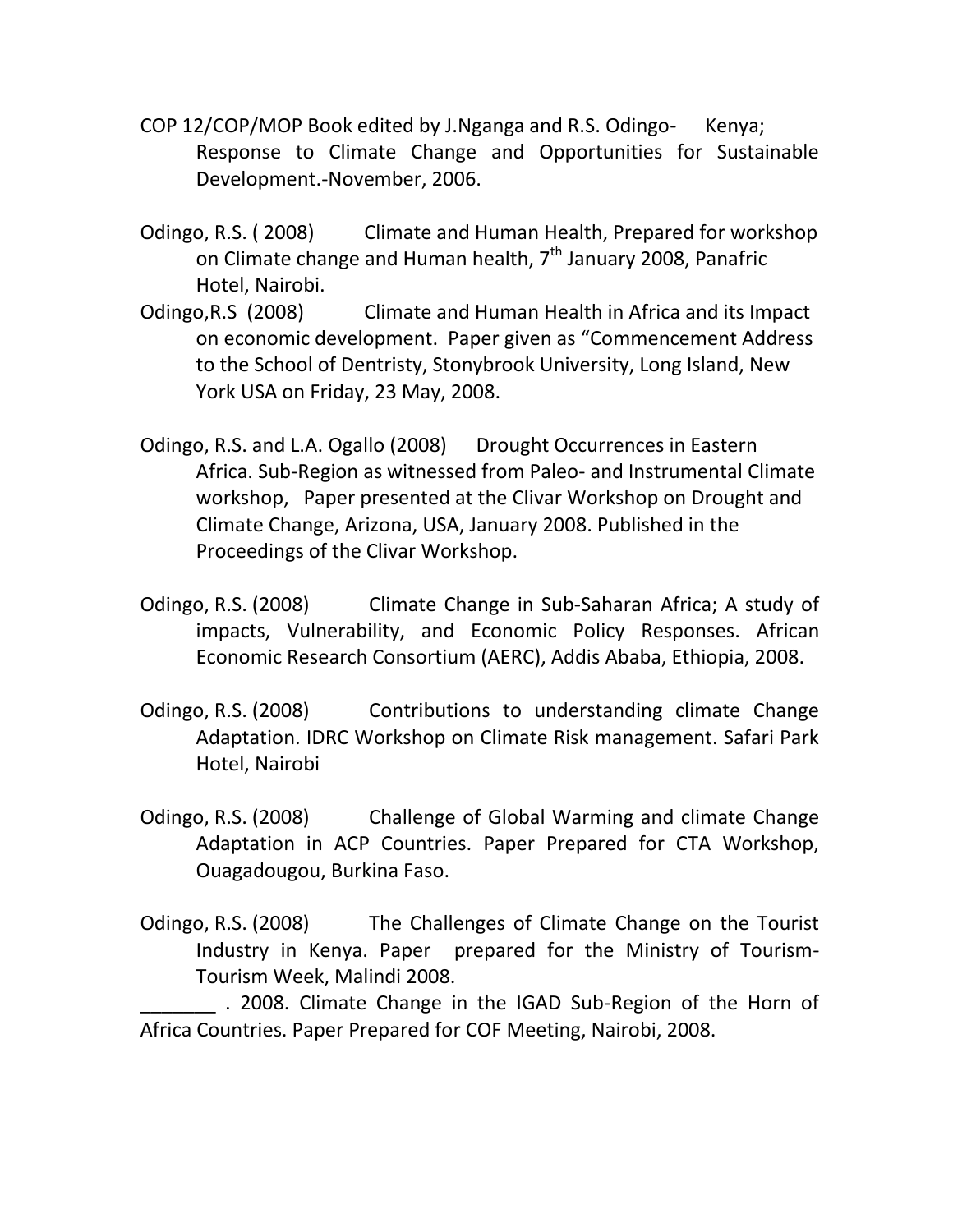\_\_\_\_\_\_\_ . 2008. Public Lecture on Global Climate Change and Implications for Global and National Security. University of Nairobi, 2008. To commemorate the Nobel Peace Prize Award. August, 2008.

- Odingo, R.S. (2008) Climate Change and Economic development in Sub-Saharan Africa; Issues, Challenges, and Opportunities for Africa in the Decades ahead. Paper prepared for African Economic research Consortium, 20<sup>th</sup> Anniversary International Conference, Nairobi, April 2008.
- Odingo, R.S. (2008) Quantifying Socio-economic benefits of Weather and Climate- Presented at the IGAD-COF meeting, Entebbe Uganda, 2008.
- Odingo, R.S. (2008) Climate Change and Renewable Energy Issues in East Africa. Paper Prepared for the North-South Conference, Berne University, Switzerland, 2008.
- Odingo, R.S. (2008) Climate Risk management training. African Development Bank, Tunis, July 2008.
- Odingo, R.S. (2008) Climate Change and Human health in the  $21^{st}$ Century. Commencement address delivered at Stony Brook University, New York State, May, 2008.
- Odingo, R.S. ( 2008) Post-Kyoto Negotiations and African priorities on climate Change. Meeting with African Ministers of Environment, UNEP/AMCEN, 24<sup>th</sup> February 2008.
- Odingo, R.S. ( 2008) Quantifying the Socio-Economic Benefits of Weather and Climate. ICPAC-COF Workshop, Entebbe, Uganda.
- Odingo, R.S. ( 2008) Climate Challenges to the Tourist Industry in Africa, Workshop organized by the Kenya Tourist Board, Ministry of Tourism, Malindi, Kenya..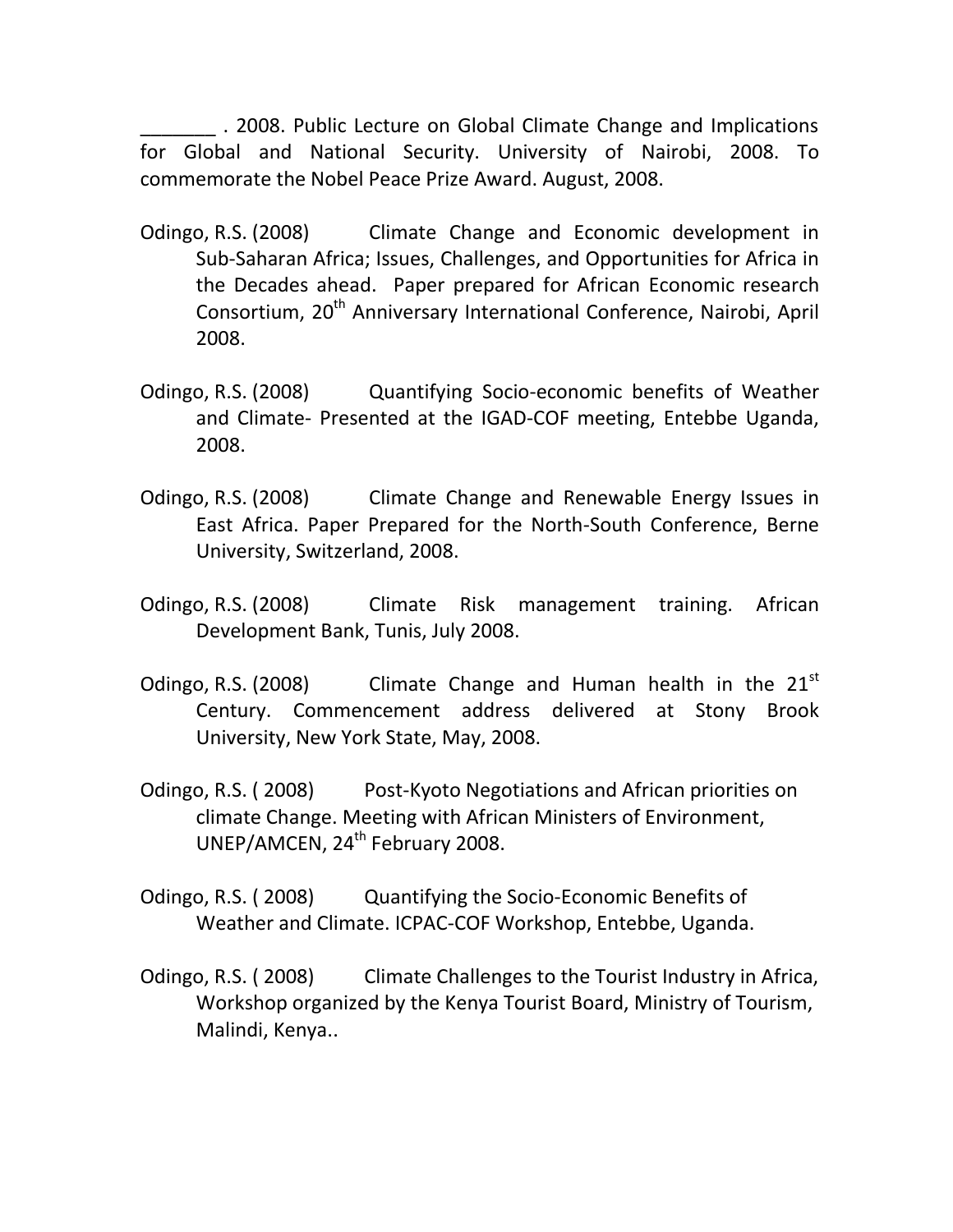- Odingo, R.S. ( 2008) The Kenya Carbon Assist Project. Consultancy Report prepared for the World Bank and Kenya Government.
- Odingo, R.S. ( 2008) Mitigation Briefs. Presented to Meteorological officers from the IGAD Sub-Region, Nairobi, Kenya Meteorological Department.

Odingo, R.S. 2009. Global and regional impacts of Climate Change in Sub-Saharan Africa, and the Importance of Adaptation Programmes to reduce the resultant damage in vulnerable locations in the Continent. Wangeningen University Training programme for Policy makers, Addis Ababa, Ethiopia, 2009.

- Odingo, R.S. ( 2009) A Look at Climate Change and Human Mobility in Africa-paper presents at Cespi Workshop, Italian Ministry of Foreign Affairs, Rome, Italy April 2009.
- Odingo, R.S. (2009) Consolidated Report on the Second Consultative Carbon Assist Workshop in Kenya, held at the Windsor Golf Hotel, Nairobi, on behalf of the World Bank Carbon Assist Programme.
- Odingo, R.S. (2009) Revised National Guidelines for the Clean Development Mechanism (CDM) in Kenya. World Bank, Carbon Assist Workshop, Nairobi, 2009.
- Odingo, R.S. (2009) Climate Change and Human Health in Kenya. Panafric Hotel, Nairobi.

Odingo, R., S., Ogallo, L., A., and Oludhe, C. 2009. Workshop Monograph on Climate Risk Management. Paper Prepared for IDRC Regional Office, Nairobi.

Odingo, R.S. ( 2009) Impacts of Climate change on the Coastal Zone and Small Island States- GHACOF workshop, Mombasa, Kenya.

Odingo, R.S. (2009) A look at the Intricacies of Climate change and its Impacts on Human Mobility in Africa. Paper prepared for AERC.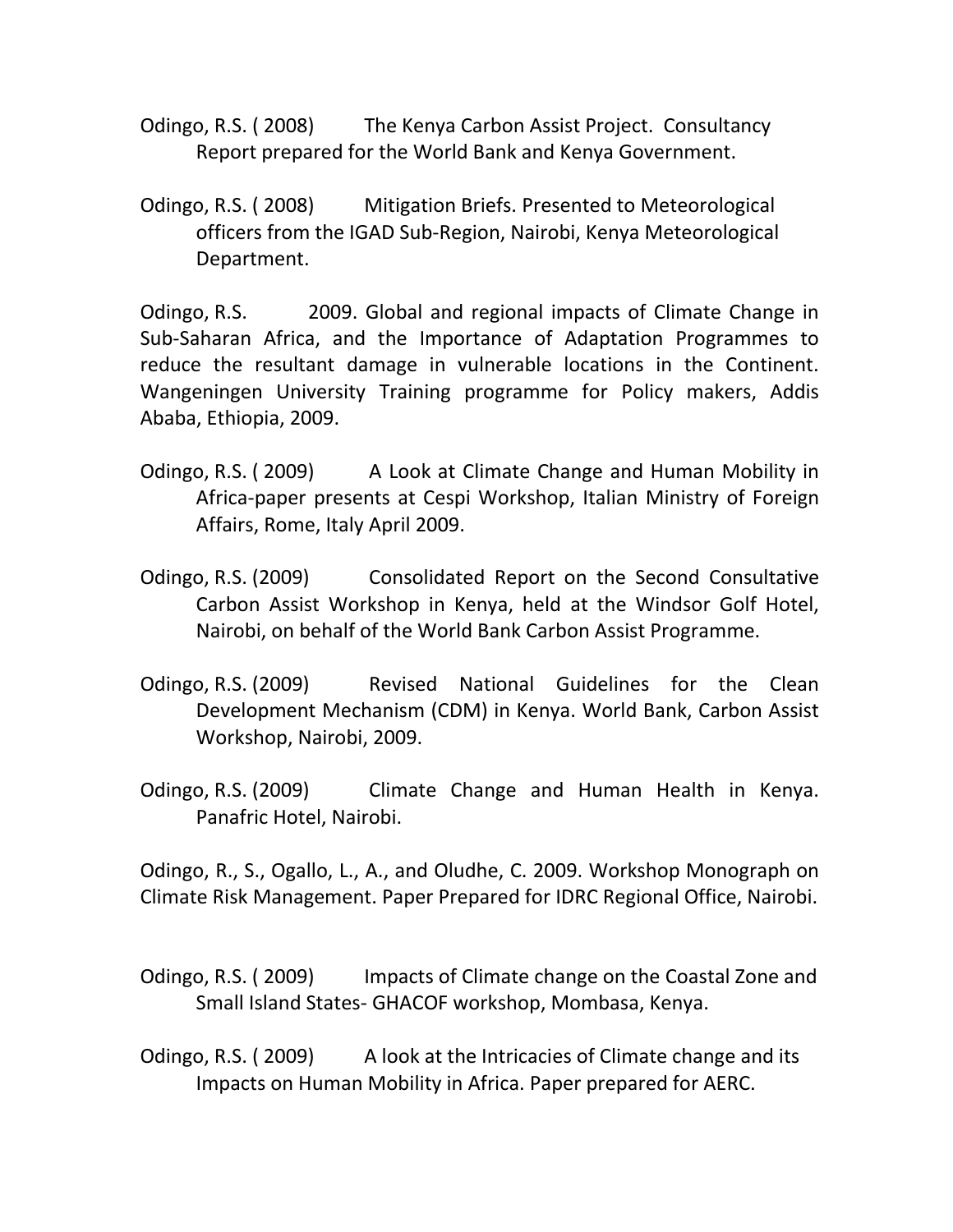- Odingo, R.S. ( 2009) The Impacts and Implications of Global Climate Change for Economic Development in Africa. Paper prepared to AERC workshop on Economic Development in Africa. Addis Ababa, Ethiopia.
- Odingo, R.S. ( 2010) Climate change in Sub-Saharan Africa and its implications for Economic Development and for Peace and Security. Workshop Paper prepared for ICPAC.
- Odingo, R.S. (2010) The vulnerability of the GHA countries, Economic to climate change impacts; An analysis of the Dangers posed to our Region by Climate Variability and climate change. Paper presentation at the GHACOF, April 2010.
- Odingo, R.S. (2010) Climate change and its impacts- the Threat of climate change in Africa. COF, Arusha, Tanzania.
- Odingo, R.S. (2010) Demystifying the science of climate change. Paper presented to ESSEA conference and climate change and natural resource use in Eastern Africa, Kenya College of Communication, Mbagathi Nairobi May 2010.
- Odingo, R.S. ( 2010) The Rise of Green Technology and Economy. Can they guarantee the survival of Democracy in the  $21<sup>st</sup>$  century? Buenos Aires, Argentina, Conference on Human Rights. Proceedings of the Workshop on Democracy and Human Rights in the World, Buenos Aires, Argentina.
- Odingo, R.S. ( 2010) Mitigation of Climate Change using Carbon Trading as well as changes in life-styles through Carbon footprints. Paper presented to the Soroptimist International conference on Human and Climate Change, Maseno University, October 2010.
- Odingo, R.S. ( 2010) External Shocks and Africa's Regional Organizations. Paper prepared for the Postdam Spring Dialogues Meeting 16-20 April 2010, Postdam, Germany.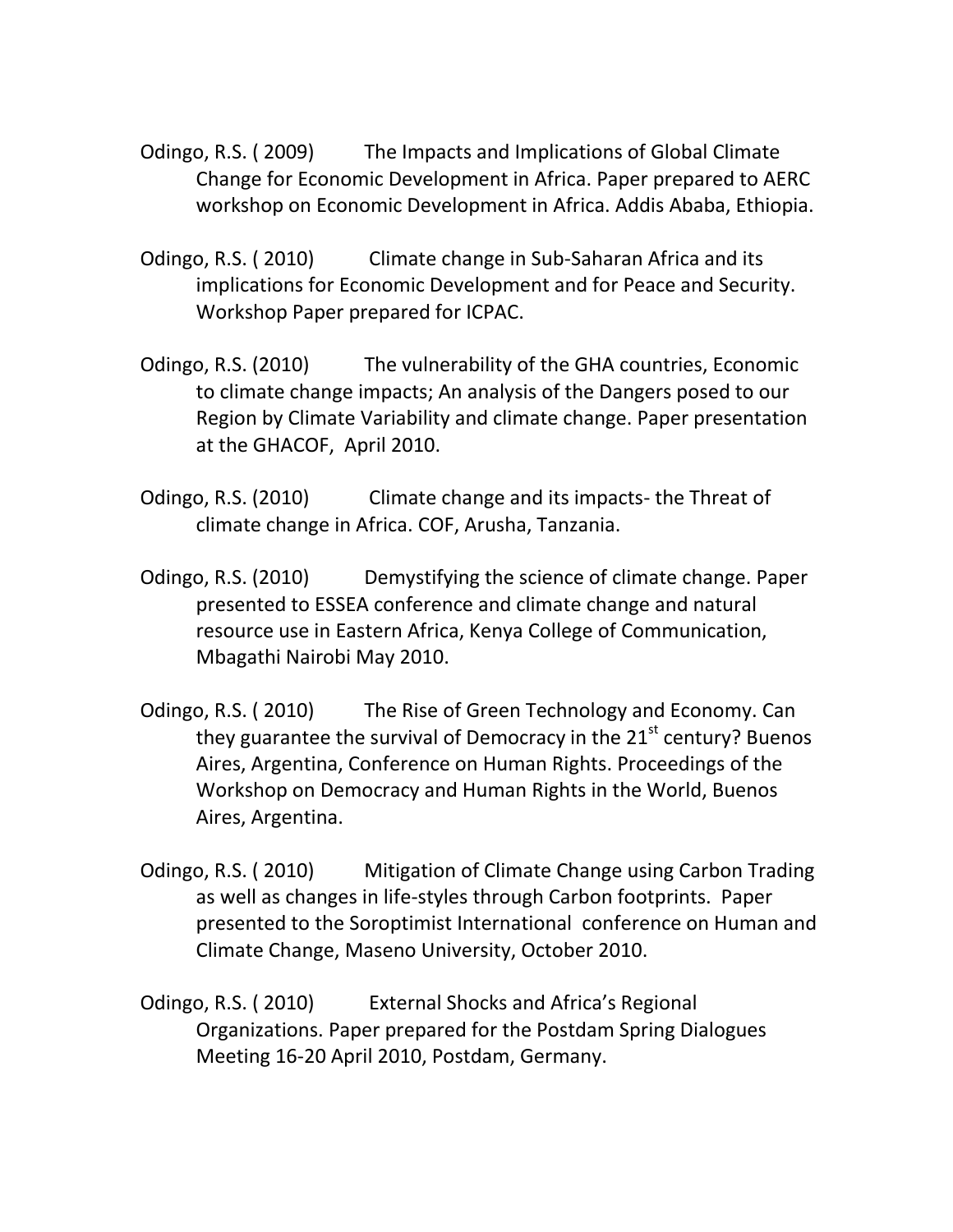- Odingo, R.S. ( 2010) Adaptation to Climate change workshop. Paper delivered to workshop of Meteorologists, ICPAC and Dagoretti Corner, KMD, Nairobi.
- Odingo, R.S. ( 2010) Climate change in Sub-Saharan Africa: A Study of Impacts, Vulnerability and Economic policy Responses. AERC, Addis Ababa, May 2010.

Odingo, R.S. (2011) TWSA-ROSSA YOUNG SCIENTISTS CONFERENCE.

- Odingo, R.S. (2011) The security and Conflict Implications of a Changing climate in Kenya. Paper presented at the Kenya Government workshop in Mombasa 2011, April 2011.
- Odingo, R.S. (2011) Solar Radiation Management (SRM) and Climate Change Mitigation in GHA – The Devegor Arusha Workshop 2011.
- Odingo, R.S. (2011) A Rejoinder to the Team of the Global Rain Project who visited our reform last week promising to bring artificial rain to end the current drought in the Greater horn of Africa (GHA), Nation Newspaper, August 2011.
- Odingo, R.S. ( 2011) Africa's Experiences with responding to Climate change: A look at the relevant institutions, Lecture to the China Met Agency, Beijing, September 2011.
- Odingo, R.S. (2011) The Security and Conflict Implications of Changing Climate. Paper presented at the Government workshop on Climate Change and Security, Mombasa, April 2011.
- Odingo, R.S. (2011) The Ecological Crisis and the Search for sustainable Development Solutions for the Renewal of the City of Napoli, Italy, Napoli paper presentation on the occasion of the 160 jubilee of the City. December, 2011, with His Eminence Cardinal Sepe. December, 2011.
- Odingo, R.S. (2011) SRM in Africa presentation to the SRM conference held in Johannesburg, South Africa – December 2012.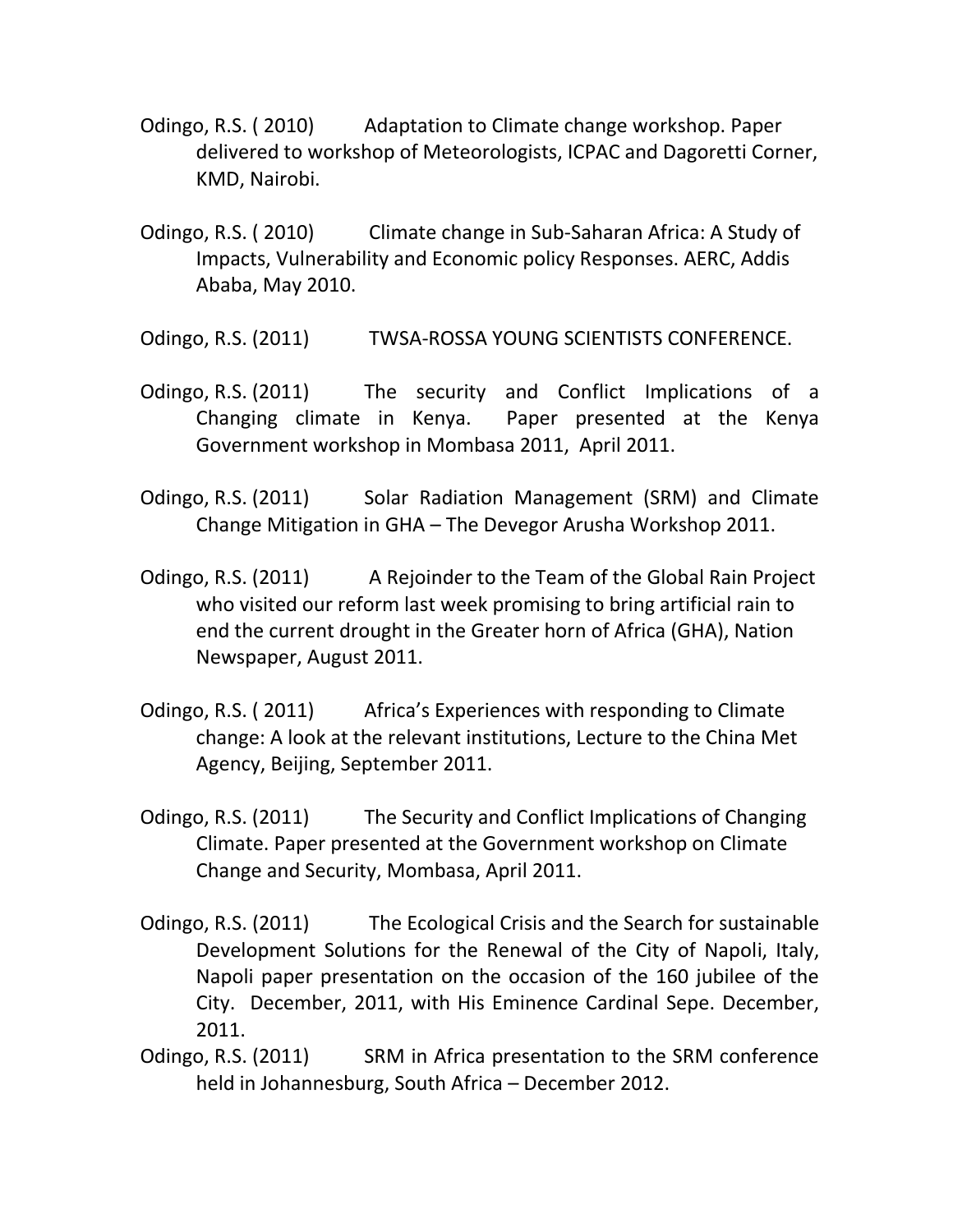- Odingo, R.S. (2011) Year-score card on adaptation to climate change and Environmental Degradation in East Africa. Paper Presented at the CDF 29 Workshop, Entebbe, Uganda  $1<sup>st</sup>$  September 2011.
- Odingo, R.S. (2011)Beijing Lecture on Climate Change and Africa 2011 – Paper delivered at the Chinese Academy of Sciences, Beijing 26 September 2011.
- Odingo, R.S. (2011) The Spectre of Climate Change in Sub-Saharan Africa. Paper Delivered at a Workshop, Climate Academy of Sciences, Beijing, October, 2011.
- Odingo,R.S. (2011) Energy Options and global Warning in the first held of the  $21<sup>st</sup>$  century and Prospects for the Expansion of Nuclear Power distinguished Lecturer Presented at the Gucci foundation, in Resource Italy in July 2011.
- Odingo, R.S. (2011) Food and Energy Systems in Sub-saharan Africa; a study of the Implications of Climate Change Impacts and Vulnerability of Food Production and energy in Sub-saharan Africa, Nemetria Organisation, Italy. Distinguished Lecture Series Umbria, Italy, November 2011.
- Odingo, R.S. (2011) Overview of Regional Climate change Scenarios IPCC SRES scenario and suggested New Scenario Building for ARS. Paper presented at regional Meteorological Workshop, Dagoretti Corner, Nairobi, February 2011.
- Odingo, R.S. (2012) SRM ad AFRICA. Can SRM Save Africa from the present climate change disadvantage? A critique of SRM proposals, Dakar, Senegal, TWAS/Royal Society.
- Odingo, R.S. (2012) Technology Parks and their application in GHA countries, ICPAC 2012.
- Odingo, R.S. (2012) Solar Radiation Management (SRM) and Africa: Sam SRM save Africa from The present climate change disadvantage –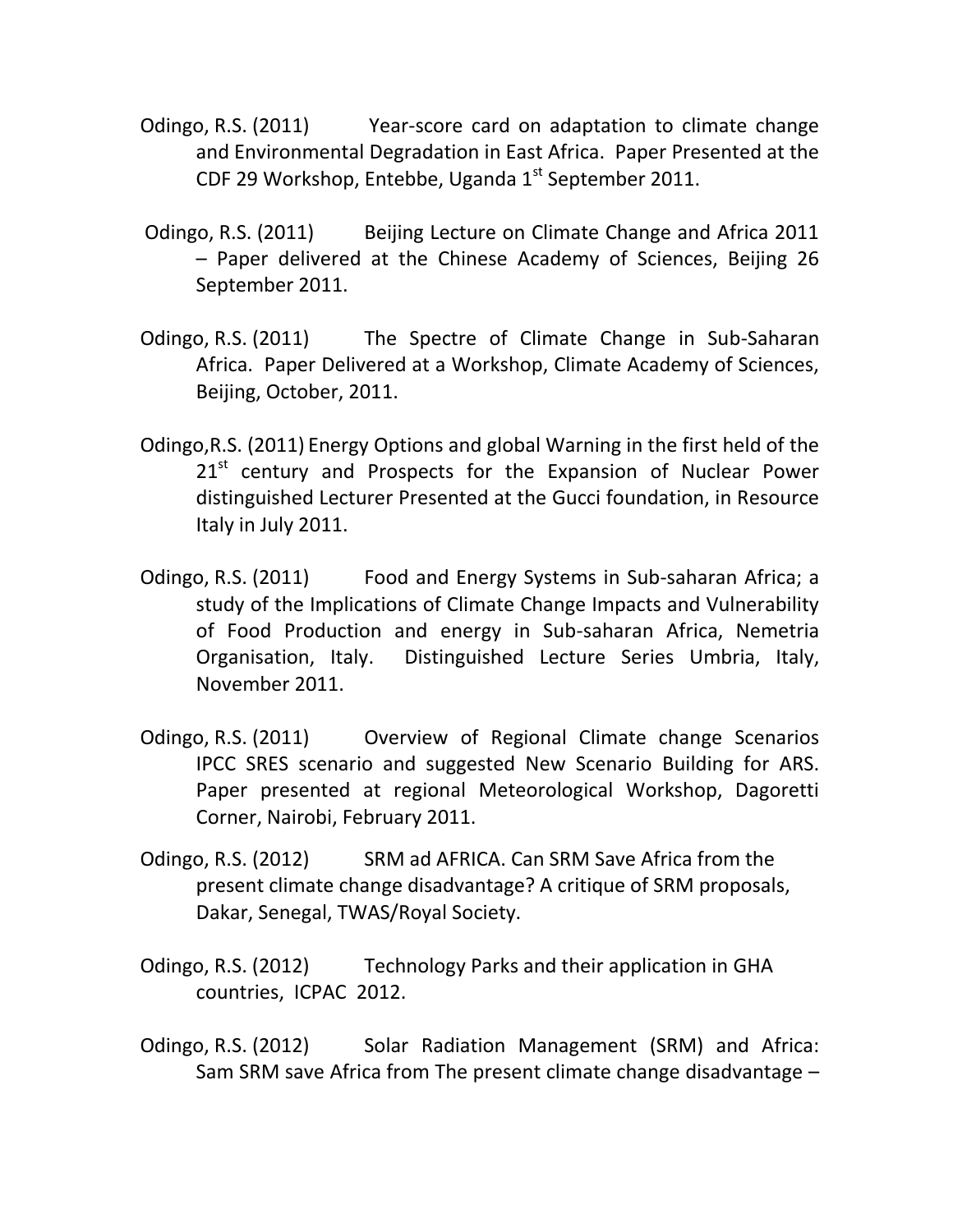a critique of SRM proposals, workshop Paper Presented on African Perspective of SRM Dakar, Senegal 27 June 2012.

- Odingo, R.S. (2012) Renewable and low-carbon energy technologies and the development predicaments of Sub-saharan African Countries. Abstract 2012.
- Odingo, R.S. (2012) Climate Change Implications on Droughts and other climate Extremes in the Greater Horn of African COF 30 Kigali Rwanda.
- Odingo, R.S. (2012) Draft Report on Climate Change Compliances at the proposed IPAC Headquarters 2012. Report prepared for the Director of ICPAC 2012.
- Odingo, R.S. (2012) Regional aspects of global climate Change and its interactions with economic development in Sub-Saharan Africa AERC 2010.
- Odingo, R.S. (2012) Climate change Knowledge Capacity Development at ICPAC Report presented to Director of ICPAC 2012.
- Odingo, R.S. (2012) Theme Parks and Technology Parks in the IGAD countries 2012.
- Odingo, R.S. (2012) Climate Change Implications on Drought and other climate extremes in the Greater Horn of Africa, the threat of climate related Disasters – COF 31 Djibouti 2012 – Workshop Paper.
- Odingo, R.S. (2012) Is there any hope for climate change adaptation in Africa? Paper presented at the Climate Academy of sciences, Perking, climate 2011.
- Odingo, R.S. (2012) The search for effective new policy approaches to Disaster Risks Management in the Context of Global Climate Change ICPAC 2012.
- Odingo, R.S. (2012) Consultancy, Report on Climate Change and ICPAC's Finance; Presented to Director of ICPAC 2012.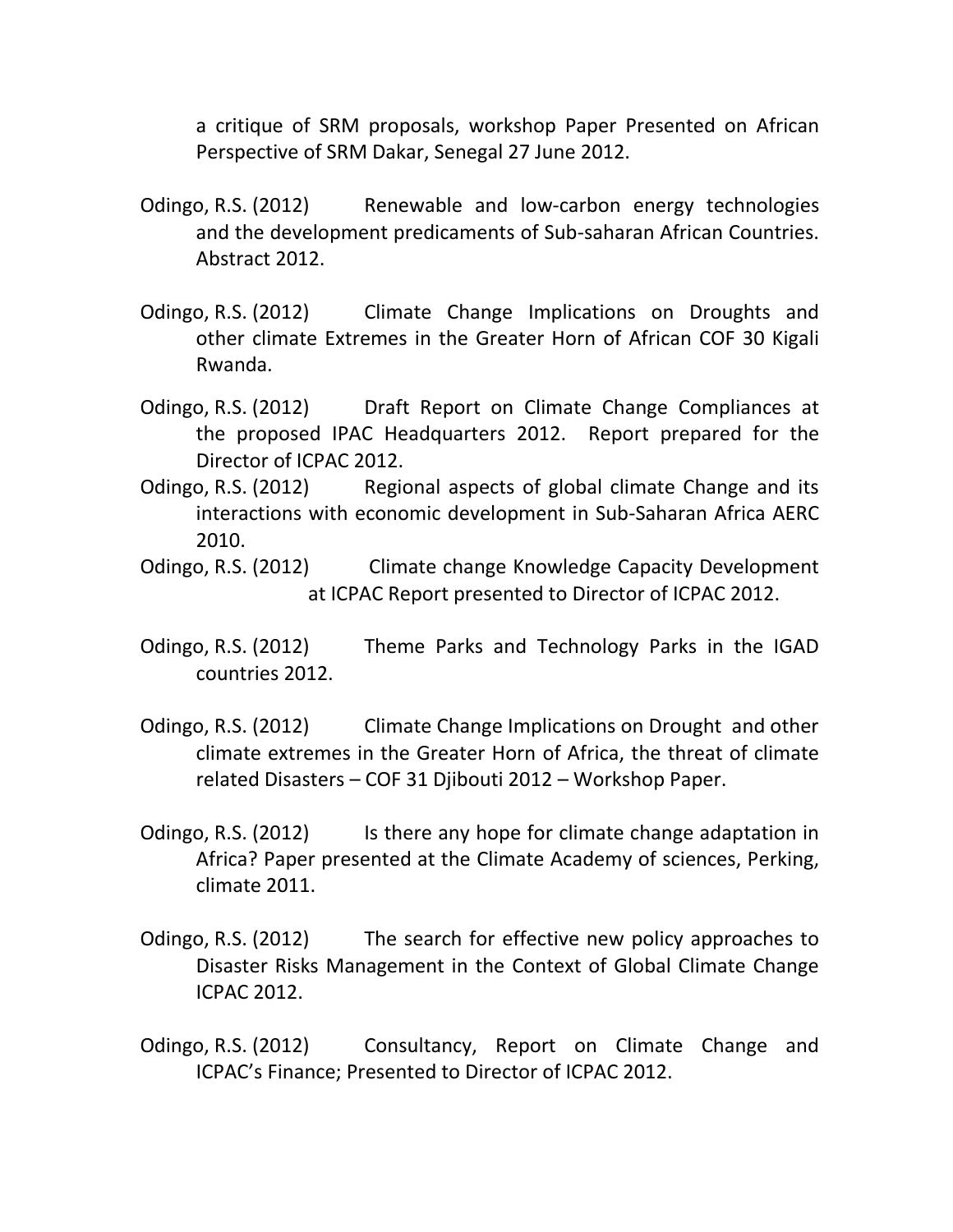Odingo, R.S. (2012) The Creation of Technological Park at the Proposed New ICPAC Headquarters in Ngong, Nairobi Kenya Workshop report – GHACOF 2012 March 2012.

Odingo, R.S, 2013 The threat of climate change to sustainable development of the GHA sub-region. Paper prepared for Workshop during GHACOF 33 Bujumbura, Burundi , February 2013.

### **3. NATIONAL AND INTERNATIONATIONAL CONTRIBUTIONS:**

- (i) Co-Chairman National Climate Change Activities, Coordination Committee (NCCACC), Kenya-Inter-Ministerial Committee.
- (ii) For the Past Ten Years Vice Chairman of the Intergovernmental Panel on Climate Change (IPCC) - WMO/UNEP. In December 2007 the IPCC shared the Nobel Peace Prize with Dr. Alexander Gore of the USA.
- (iii) Past Member (for five years), International Advisory Board on Sustainable Development- Battelle North-West Pacific Laboratories- US Department of Energy. Washington DC and Washington Seattle, USA.
- The International Advisory Board on Sustainable development consisted of the following Distinguished Persons: Dr. Fransisco Barnes-Mexico The Hon Richard Benedick-USA Professor Harvey Brooks-USA Dr. Jiro Kondo-Japan Professor the Lord Desai of St. Clemens Danes-UK Professor George Golitsyn- Russia Pragya Dipak Gyawali-Nepal The Honorable Thomas Hughes-USA Dr. Hoesung Lee-South Korea Professor Richard Odingo-Kenya Professor Thomas Schelling-USA